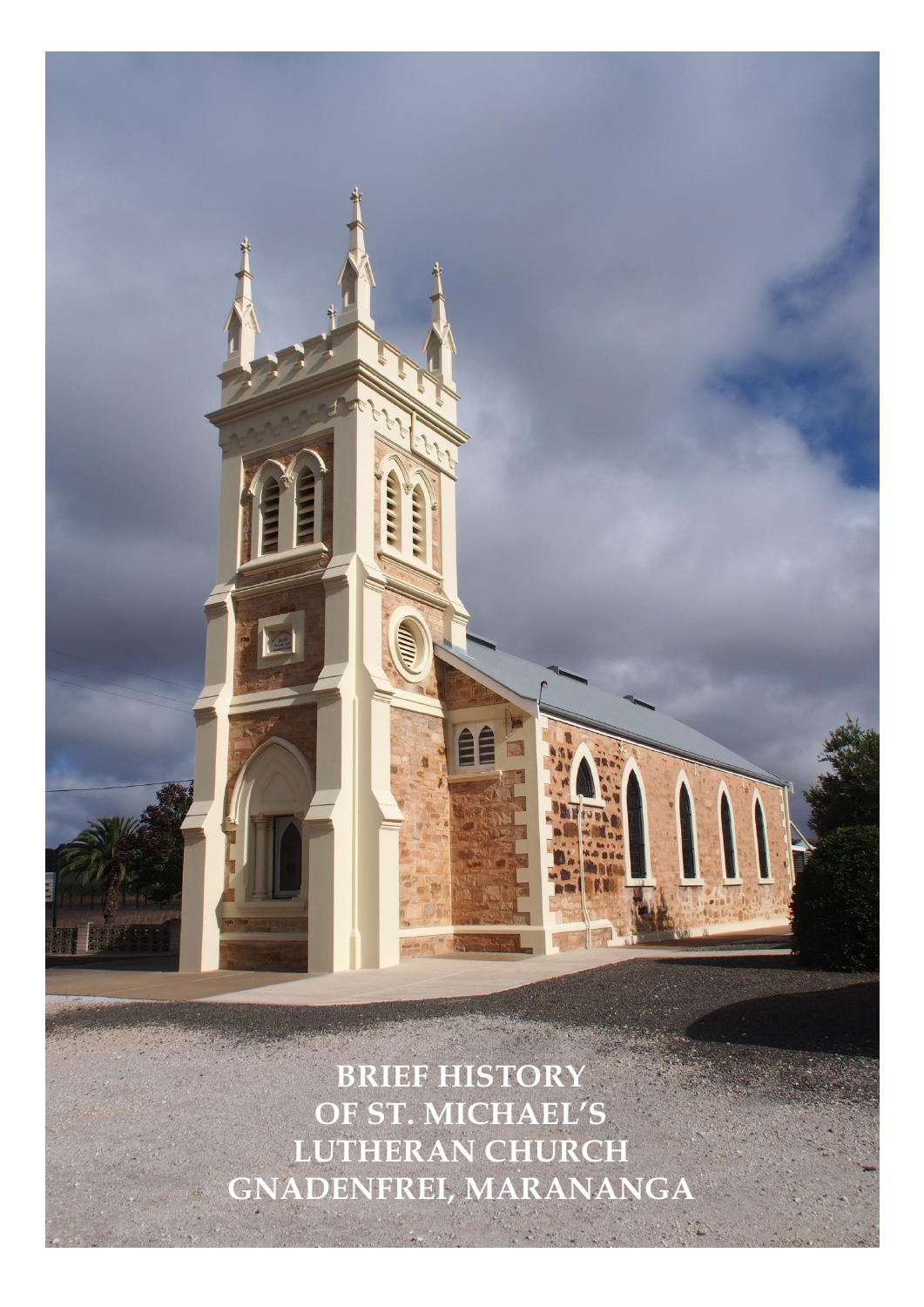**St. Michael's Lutheran Church, Gnadenfrei Marananga**

# **Barossa Valley, South Australia**

Church built 1873 Bell Tower erected 1913

Gnadenfrei is a German word that carries a message of Grace and Hope and means, 'free by the grace of God.'

The following is a brief resume of the history of the St. Michael's Lutheran Church, Gnadenfrei, Marananga scanned from previous publications of the Church's history.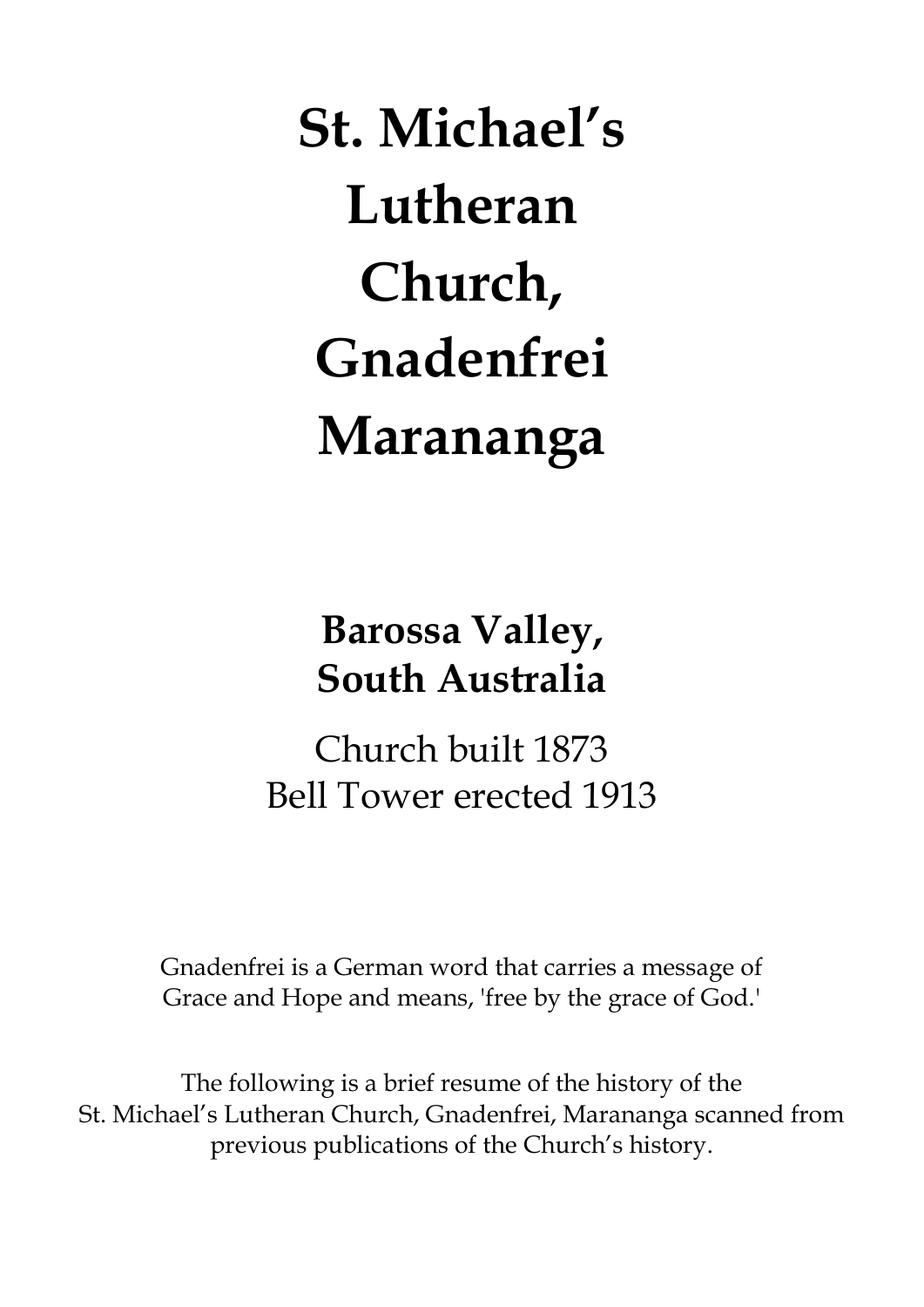# **HISTORY**

Many of the early German migrants who came to this country were mainly as a result of religious persecution.

In the early 1800's there was no United Germany. It consisted of a number of States, some more powerful than others. At this time Prussia was the largest and most powerful State and was ruled by King Friedrich William III.

In 1808, by an Official Decree, he placed the Government of the Churches under a State Ministry of Worship headed by himself. In 1817 he issued an Order of Cabinet, which placed the Lutheran and Calvinist Churches under the one State Department. A few years later he issued another Decree which united them into a New Union Church and bound them to accepting its New Confession. The result was that they were no longer allowed to adhere to their own Lutheran Confessions.

He asked all Ministers to conduct services only in the manner laid down in the Agenda (Book) setting out the Orders of Service (Liturgy) which was compiled by himself with the help of his Political Advisers. One matter to which Lutherans objected was that they were no longer permitted to administer the Sacrament of Holy Communion according to Lutheran Rites - a very grave matter of conscience to them.

As a final means of compelling Lutherans to submit to his demands, he passed New Laws in 1834 under which Pastors, who did not fully follow the King's Agenda, were dismissed as well as being deprived of all Rights and Privileges. If they baptised, married and confirmed in the former Lutheran Manner, they were heavily fined. Midwives were compelled to report births of Lutheran children. If parents allowed their children to be baptised in the Lutheran Manner they were fined. Those who refused to name the Pastors who officiated were gaoled and rewards were given to those who reported the offending Pastors. Congregations were often fined heavily.

Lutherans were "denounced publicly as rebels, separatists, dissenters and seducers".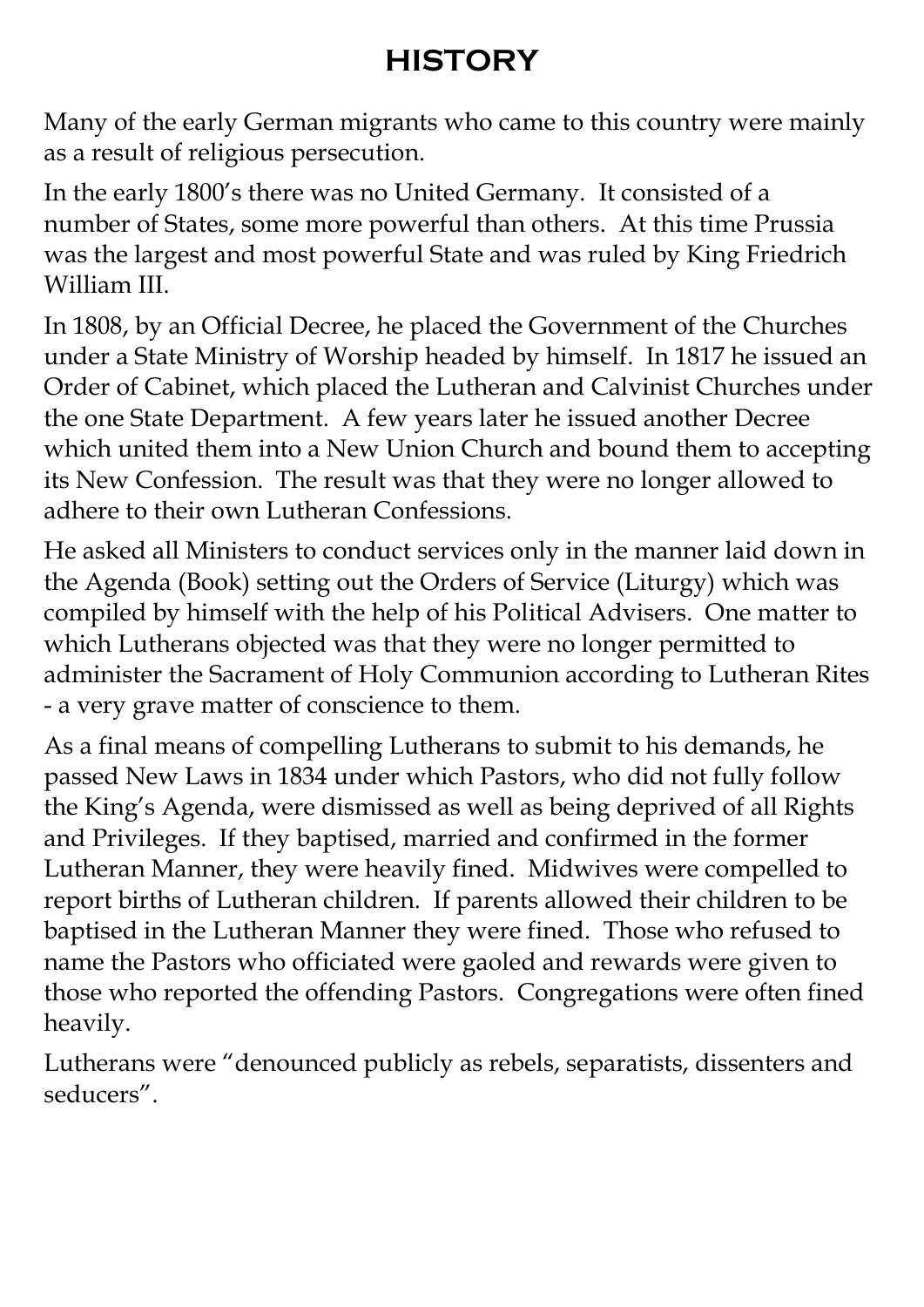Those whose consciences compelled them to adhere to the old order of things worshipped in secret in homes, cellars, barns, forests and quarries and often did so at night. In place of Pastors who were arrested, Lay Readers often officiated. It is no wonder that they saw migration to another country as the only way out, as their pleas to Prussian Authorities for consideration and tolerance had been in vain.

On June 8th 1838 (after a failed attempt two years earlier), 250 persons boarded two barges to take them to Hamburg to embark on the sailing ship "Prince George". On July  $8<sup>th</sup> 1838$ , together with the ship "Bengalee", they set sail for Plymouth, England, where they were joined by Pastor August Ludwig Christian Kavel.

The cost to transport these migrants to Australia was financed by a wealthy English Baptist Philanthropist, George Fife Angas, who at the time was Chairman of the South Australian Company. He was sympathetic to the situation of the Lutherans and was also seeking settlers for land in South Australia. Money for fares, etc., would be repaid over a period of time with added interest.

The migrants arrived at Port Misery (now Port Adelaide) on November 8th 1838. Pastor Kavel ministered to the German Congregations until his death in 1860.

There were numerous other boat loads of migrants arriving in the months and years following. The first Lutherans settled at Klemzig (Adelaide), but as more people arrived some moved to Glen Osmond, then to Hahndorf and Lobethal in the Adelaide Hills and to Bethany and Langmeil (Tanunda) in the Barossa Valley.

During the period from 1845-1850 more German settlers moved into the Barossa Valley area. Most of them had connections with the Langmeil Congregation and would have worshipped at Langmeil, Tanunda. Pastor Kavel was their spiritual leader. At this time, members of the Langmeil Congregation settled in and around the area which soon became known as Gnadenfrey. The Gnadenfrey Lutherans did not immediately form a new Congregation, but were regarded as part and parcel of the Langmeil group.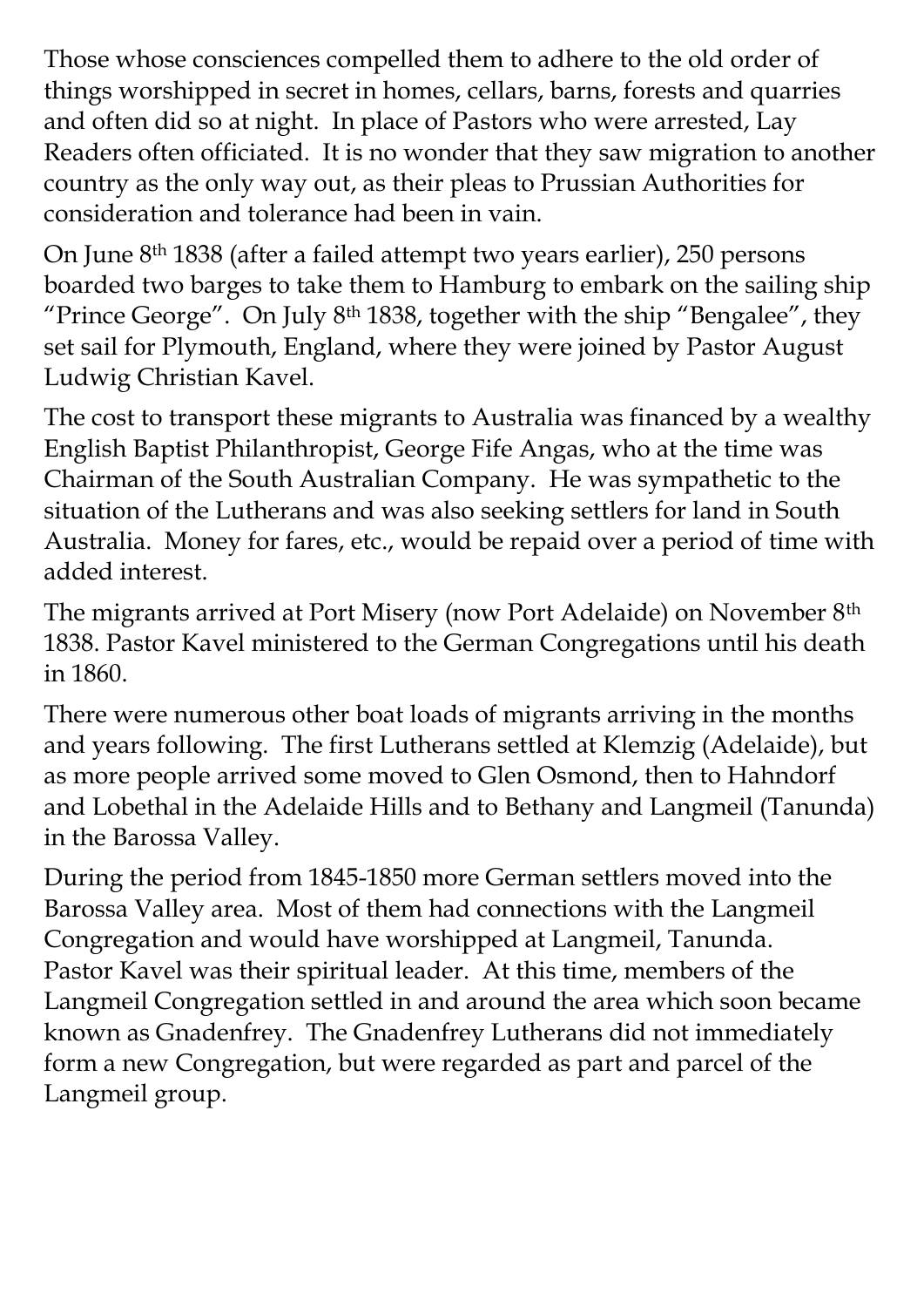At some stage between 1850-1853 a local place of worship was built. This was done under the guidance of Pastor A. Kavel and remained part of the Langmeil Parish.

The first church building was erected on the present church grounds, the land being given to the Congregation by a Mr Carl Kriebel. The exact location and type of building is not known. These records were believed to have been lost with some of Pastor Kavel's records.

The present spelling of Gnadenfrei was adopted in 1860. Also in 1860 the Gnadenfrei Congregation severed its ties with the Langmeil Congregation and joined the Light Pass Immanuel Lutheran Parish, and remained with that Parish until realignment saw Gnadenfrei join a re-vamped Greenock Lutheran Parish in 1966. To this day the Parish comprises St. Peter's Greenock, Nain Lutheran Church and St. Michael's Gnadenfrei, Marananga.

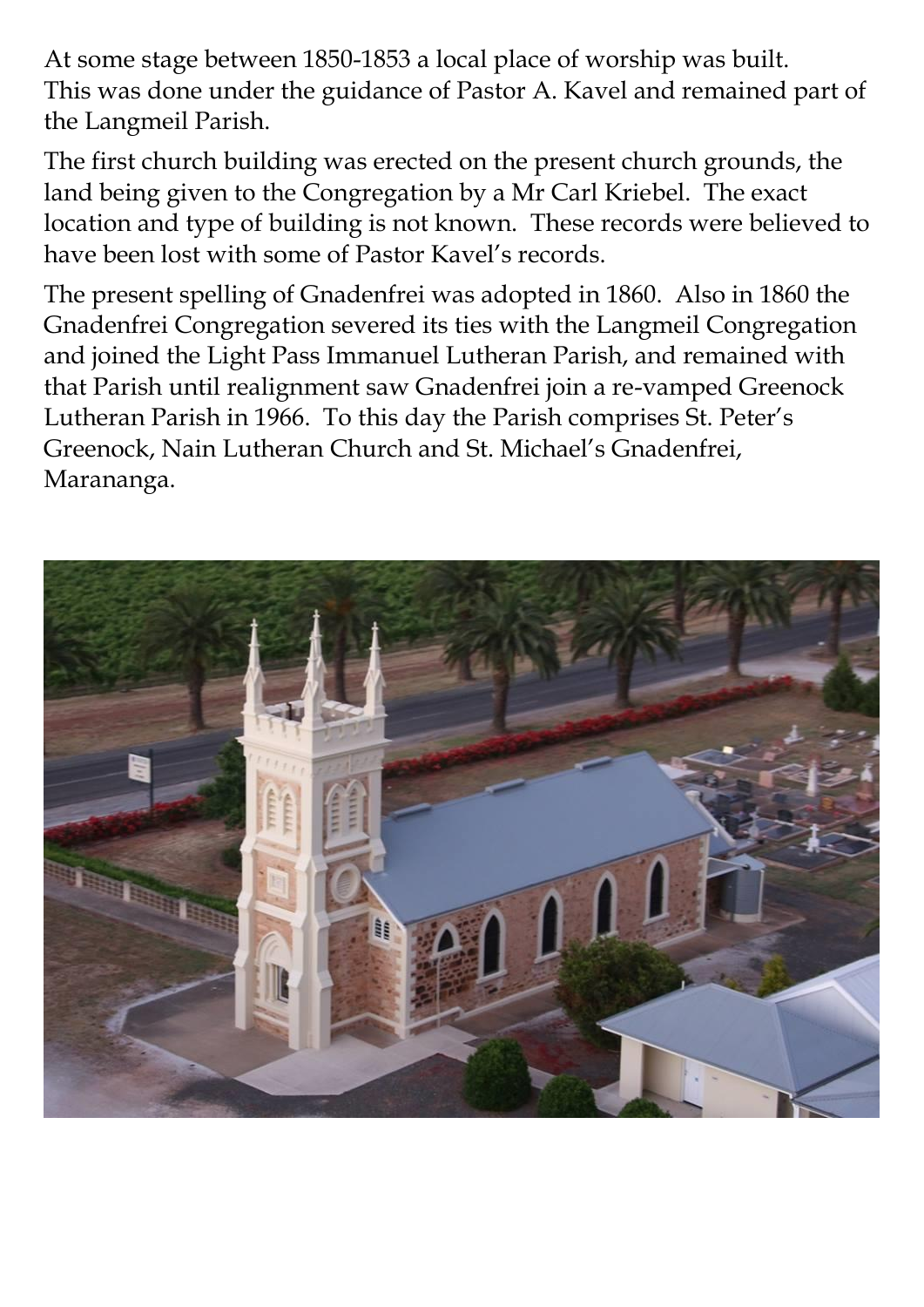#### **THE PRESENT CHURCH BUILDING**

The present building was erected in 1873. Forty years later in 1913 the building was extended to include the existing gallery and bell tower. The bell in the tower was donated by a Mr Leopold Schmidt in memory of his late wife, Sophie, as the inscription on the bell tells us. The cost of these extensions was ₤579-11-4 (\$1,159.15).

It is believed that Mr Schmidt also donated the original small bell to the church; this was then given to the church school, which was located in the house just east of the existing Marananga Band Hall. When this school was closed in 1916 during World War I, the bell was then loaned to the Marananga public school. When this school was closed in 1994, the bell was returned to the Gnadenfrei Congregation and is located near the front fence.

In 1938, to celebrate the 65<sup>th</sup> Anniversary of the church and the 25<sup>th</sup> of the erection of the tower, the existing altar, pulpit, a reader's chair and matching lectern, altar railings, hymn boards, pedestals, silver candlesticks, and two leadlight windows were donated.

For the 75th Anniversary in 1948, the impressive ornamental archway and gates were erected. At this time also, photographs of former Pastors were procured and hung in the porch. This practice has been continued. A family of the congregation also donated the marble baptismal font.

For the 100<sup>th</sup> Jubilee of the church in 1973 extensive upgrading was again done to beautify the church surroundings, buildings and garden.

In 2000 a member donated the amplification system, projector system and screen. In 2001 the carpet in the sanctuary, aisle and gallery steps was replaced at a cost of \$3,960.00. The previous carpet was laid in 1962 at a cost of \$472.06.

The rose hedge and front garden redevelopment began in 1999 and was completed in 2002. This has added to the attractiveness of the church, which makes for an impressive sight as motorists heading north east from Seppeltsfield, following the palm avenue, round the corner after the Seppelt Mausoleum to see St. Michael's Gnadenfrei at the entrance to Marananga.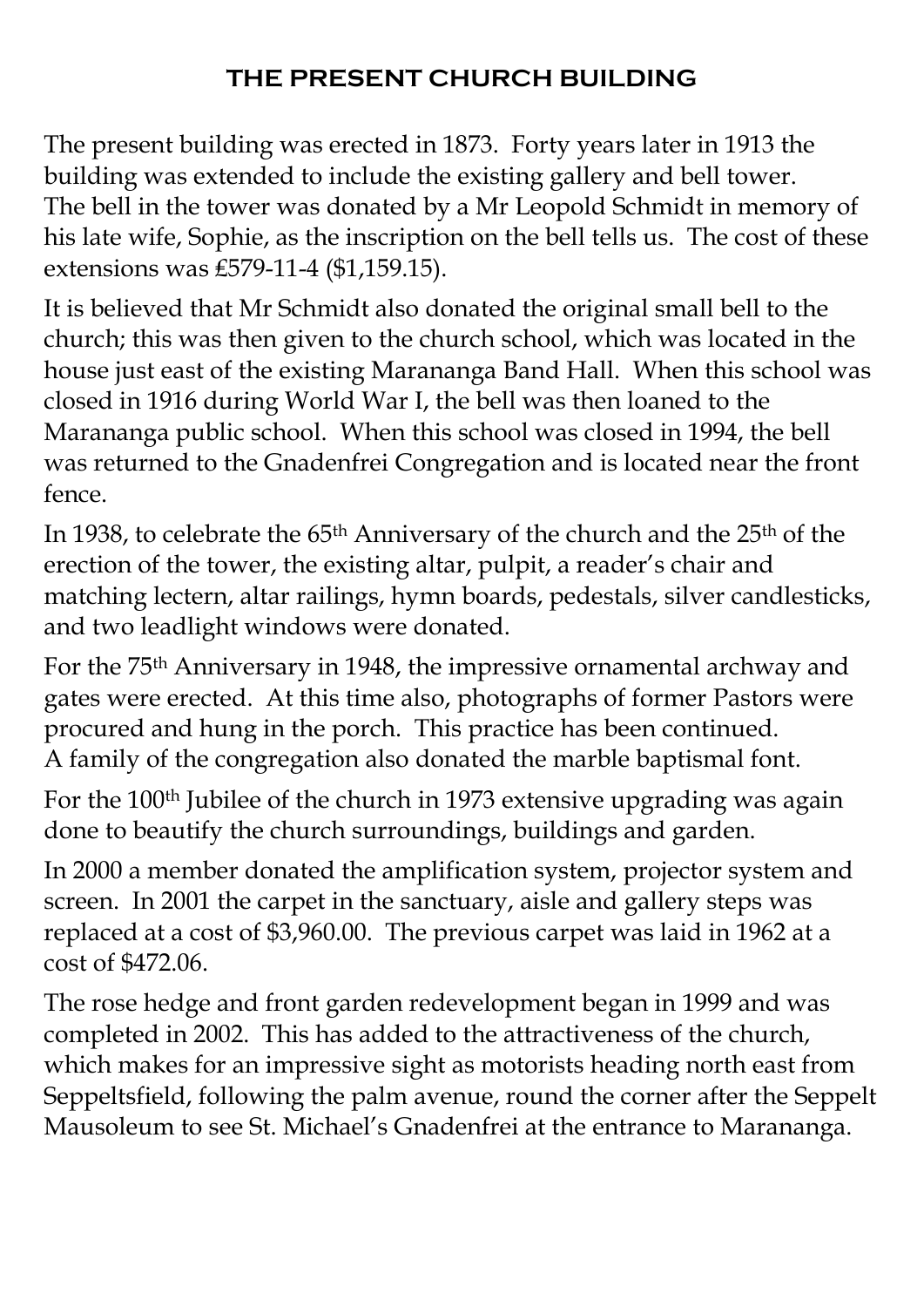A small but dedicated group of ladies still form the Ladies' Fellowship, which was founded in 1956. They now combine their activities with the Greenock and Nain ladies.

Our members take great pride in their church and grounds, giving many hours of voluntary labour in cleaning the church and hall, keeping the yard, garden and cemetery tidy, with the ladies providing flowers for church services and functions in the hall. Sincere thanks must go to the members of Gnadenfrei who over the years have given generously of their time and talents and given many thousands of dollars' worth of goods and materials for the betterment of our beloved church property.

The following Pastors have served the Gnadenfrei congregation:

Pastor A. L. C. Kavel Until 1860 Pastor G. W. Staudemeyer 1860-1864 Pastor W. Keppler 1864-1865 Pastor J. P. Niquet 1865-1888 Pastor J. Spanagel 1888-1900 Pastor C. W.J. Meier 1901-1922 Pastor F. W. Matschoss 1923-1931 Pastor F. A. Hartman 1932-1943 Pastor A. G. Simpfendorfer 1944-1954 Pastor G. P. Venz 1954-1964 Pastor P. E. Mickan1965-1966 Pastor B. E. Bartholomaeus 1966-1974 Pastor E. O. Riedel 1974-1977 Pastor J. H. Mattiske 1977-1986 Pastor E. L. Spike 1987-1997 Pastor J. Weier 1998-2011 Pastor W. L. George 2012-2015 Pastor D. Vosgerau 2016-2020 Pastor P. Bentley 2021-2021

For many years the Gnadenfrei Congregation has given financial and personal support to a married Seminary student and family studying at Luther Seminary, Adelaide (now Australian Lutheran College).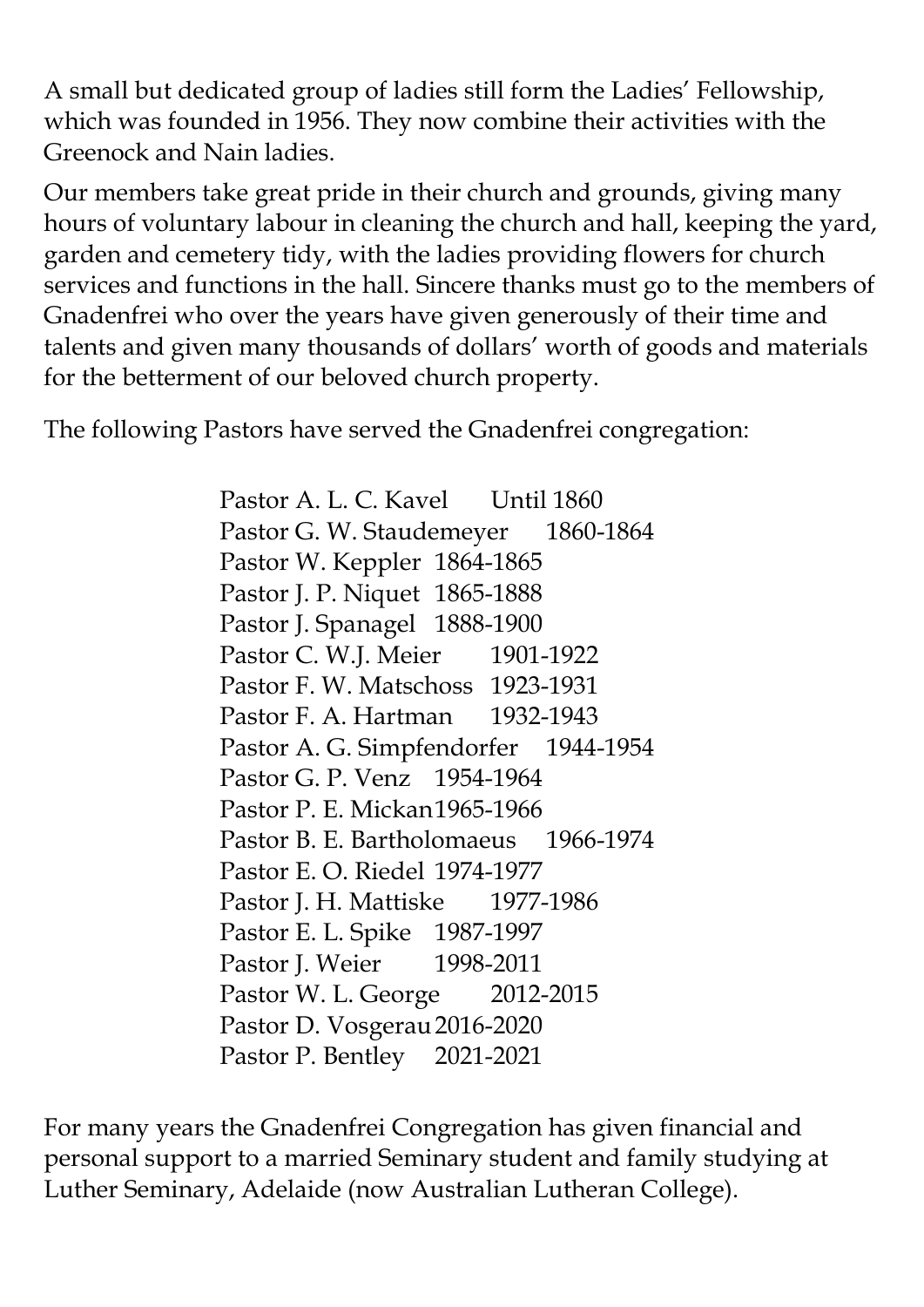### **THE ORGAN**

The pipe organ was built by a Mr W.G. Rendall for a Mr G.S. Hale of Norwood at a cost of £70.00 (\$140.00).

In 1880 the organ was later purchased by one of the Point Pass Congregations and then sold in 1915 to a Mr Geyer, an organ dealer and teacher of Tanunda. Mr Geyer had it set up in his home until 1918 when the Gnadenfrei Congregation bought it.

It was converted from foot pedal operated bellows to an electric blower in 1962. The organ was fully restored and repainted to its original colours in 1988 by Mr Roger Jones, organ builder of Nuriootpa. It was re-dedicated on May 28th 1989.

In May 2003 a Yamaha clavinova was purchased. This now enables younger musicians to accompany the hymn singing and allows easier brass instrument accompaniment. The clavinova was dedicated at the 130<sup>th</sup> Anniversary Service on October 5th 2003.

## **THE SUNDAY SCHOOL**

In 1964 the congregation purchased a transportable Housing Trust unit for the purpose of Sunday School rooms and meeting room. Sunday School classes were being conducted in the church and vestry.

This building was used until August 1996 when it was demolished to make way for the current Sunday School Hall and rooms. The foundations were poured in October 1996 and the completed building was opened and dedicated at the end of June 1997.

Over the years many teachers and pupils have passed through our Sunday School and received instruction in God's Word. The seeds have been sown but the harvest is not always visible in our sight.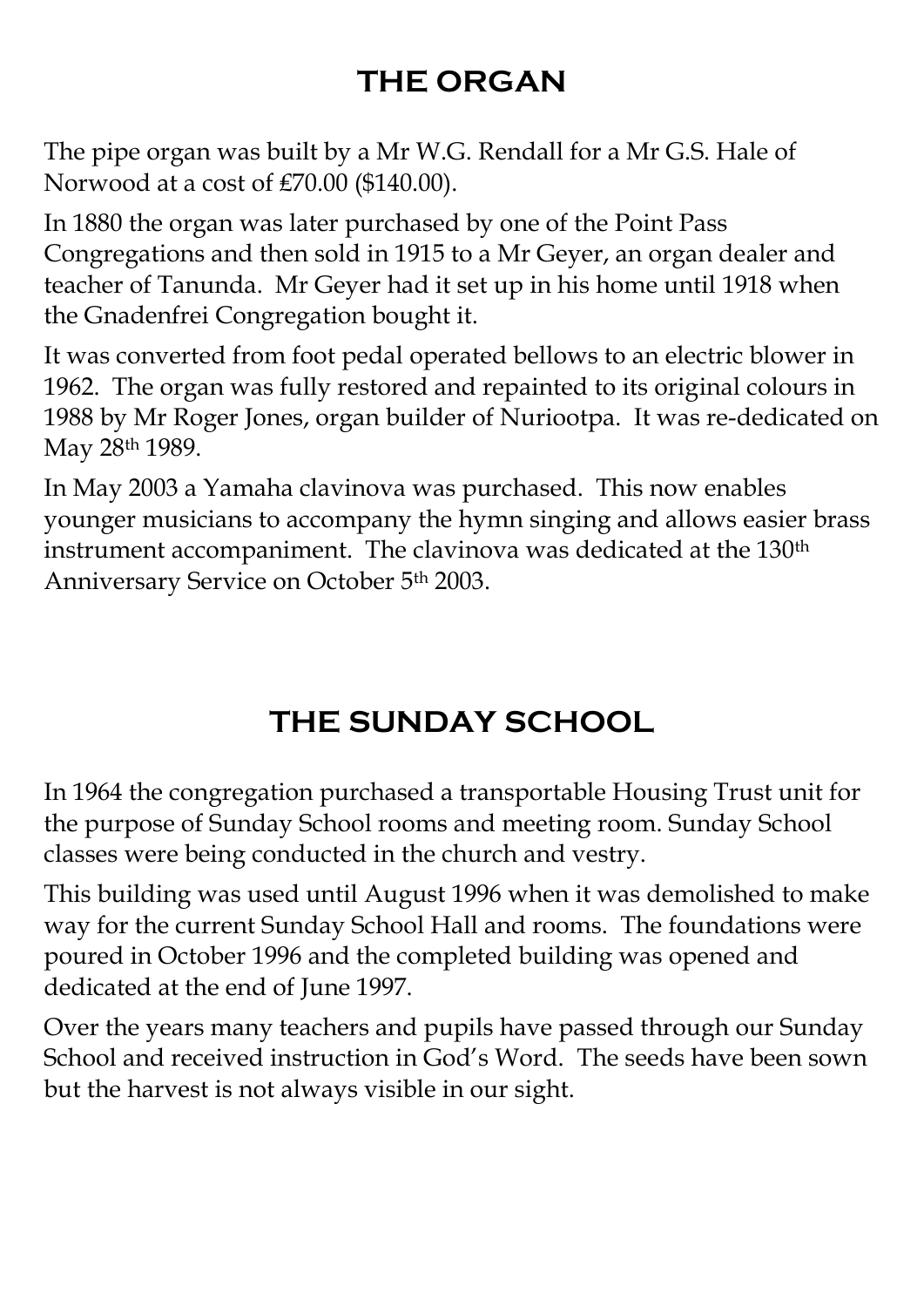#### **MIXED BLESSINGS WINE**

Blessings add and multiply when shared with others. In this spirit of thanksgiving, members and friends of St. Michael's Lutheran Church Gnadenfrei have produced a wine called "Mixed Blessings". This wine Mixed Blessings was first produced in 2004, followed by vintages in 2005, 2006, 2007, 2009, 2011 and 2016.

The grapes were sourced from congregational members and friends' vineyards in the Marananga district. The unique blend of many red grapes including Shiraz, Merlot, Cabernet Sauvignon, Viognier, Malbec, Grenache, Mourvèdre, Touriga, and Zinfandel has created a wine with as much character as the growers themselves! The result is a delightful and balanced wine, which has matured in oak for 18 months under the watchful eye of well-known local winemaker Troy Kalleske. Proceeds from the sale of "Mixed Blessings" go towards the work of the Church.

#### **GNADENFREI**

This name reminds us of God's grace (Gnade), which in His goodness and without any worthiness on our part He has freely (frei) given to us.



Parish Office Phone: 85628098

**[www.greenockparish.org](http://www.greenockparish.org/)**